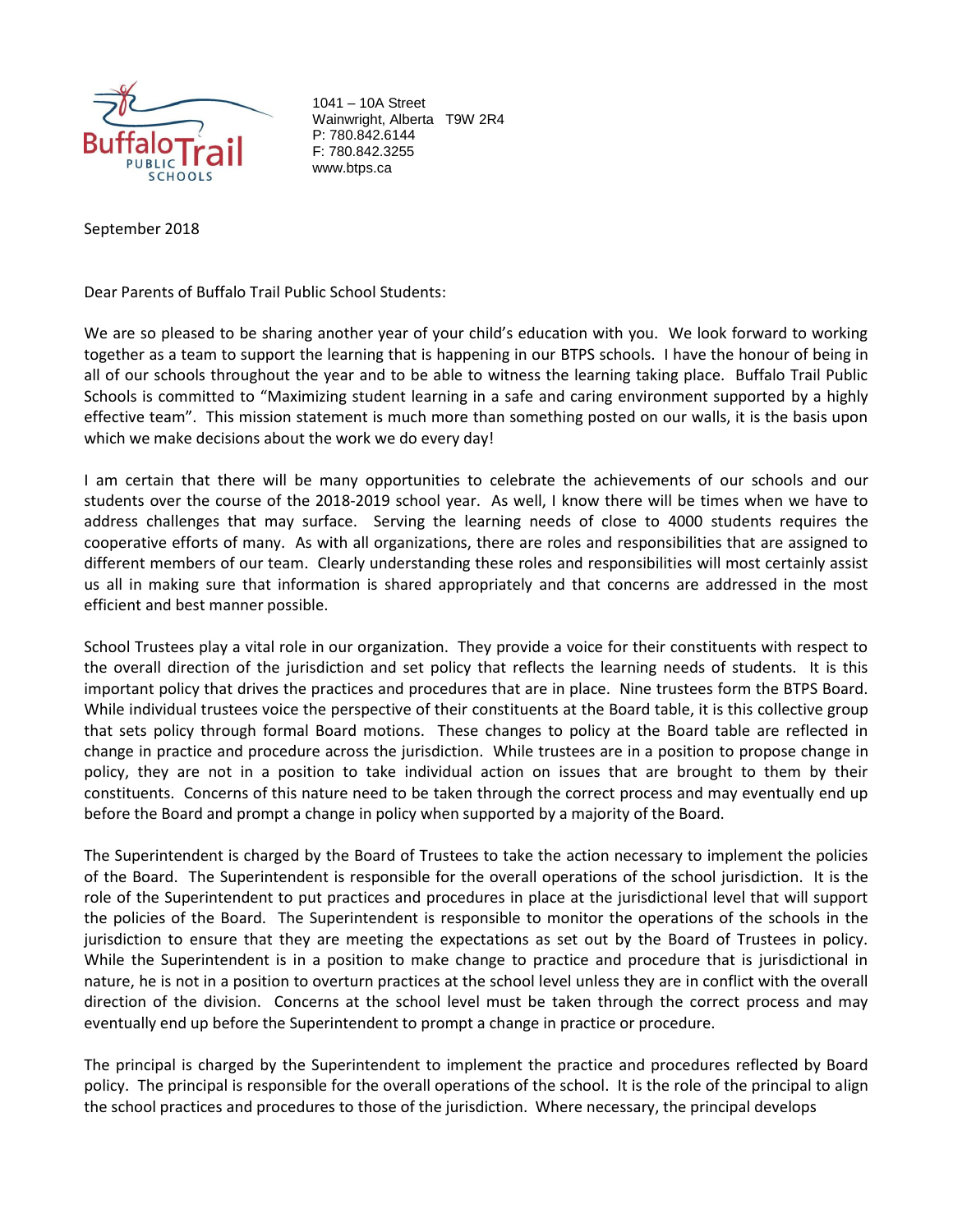practices and procedures that are specific to the operation of the school. Concerns at the classroom level must be taken through the correct process and if not resolved may eventually end up before the principal to prompt a change in school practice and procedure.

The teacher is charged by the principal to implement the practices and procedures of both the jurisdiction and the school that reflects Board policy. When necessary the teacher develops practices and procedures that are specific to the operation of the classroom. It is the responsibility of the teacher to align their classroom practices and procedures with those of the school and the jurisdiction. Concerns at the classroom level must be taken to the teacher to prompt a change in practice or procedure.

Most often the best solutions are found as close to the concern as possible. By addressing the concerns at the source first, we can often avoid the escalation of a problem. **Typically, at the root of these types of issues is the lack of clear communication between the home and the school.** Ensuring that concerns are communicated to the correct person as early as possible is essential. All too often, these types of situations escalate when assumptions are made or only a part of the information is communicated. I encourage all parents to build a relationship with their child's teacher through regular communication early in the school year. Should a concern arise, this relationship will provide a vehicle to address it at the early stages. Whether or not you have been able to establish this relationship prior to a concern, I strongly encourage you to take your concerns to your child's teacher immediately and begin to work with them toward a solution. **All too often a concern that could have been quite easily addressed through open communication evolves into a crisis if left unattended.** It is not in the best interests of our children that we allow this to occur.

As we work through meeting the challenges that will no doubt occur, we must honor the resolution process to provide ample opportunity to address concerns at the appropriate level. When a concern is brought to any level of our organization, we will be asking about the steps that have been taken. Our intent is to respect the abilities of parents and the school to work cooperatively to resolve these types of issues. Of course, when the appropriate steps have been taken and our help is still needed we will be glad to offer our support and assistance to the resolution process. At the end of the day, our objective is to ensure that the learning needs of students are being met and that as a team we are working together to make this happen.

Alberta Education has provided a wonderful resource for parents to assist them in understanding the resolution process. I have attached that information as a resource for you and invite you to review it for your information.

Once again, on behalf of your school and Buffalo Trail Public Schools, I look forward to working with you and your children as vital members of our team. **When our collective purpose is to provide the best that we can for our children, we can do great things.** I look forward to being out in your school communities throughout this school year.

Take care,

 $Bd, D \wedge$ 

Bob Allen Superintendent of Schools

Attachment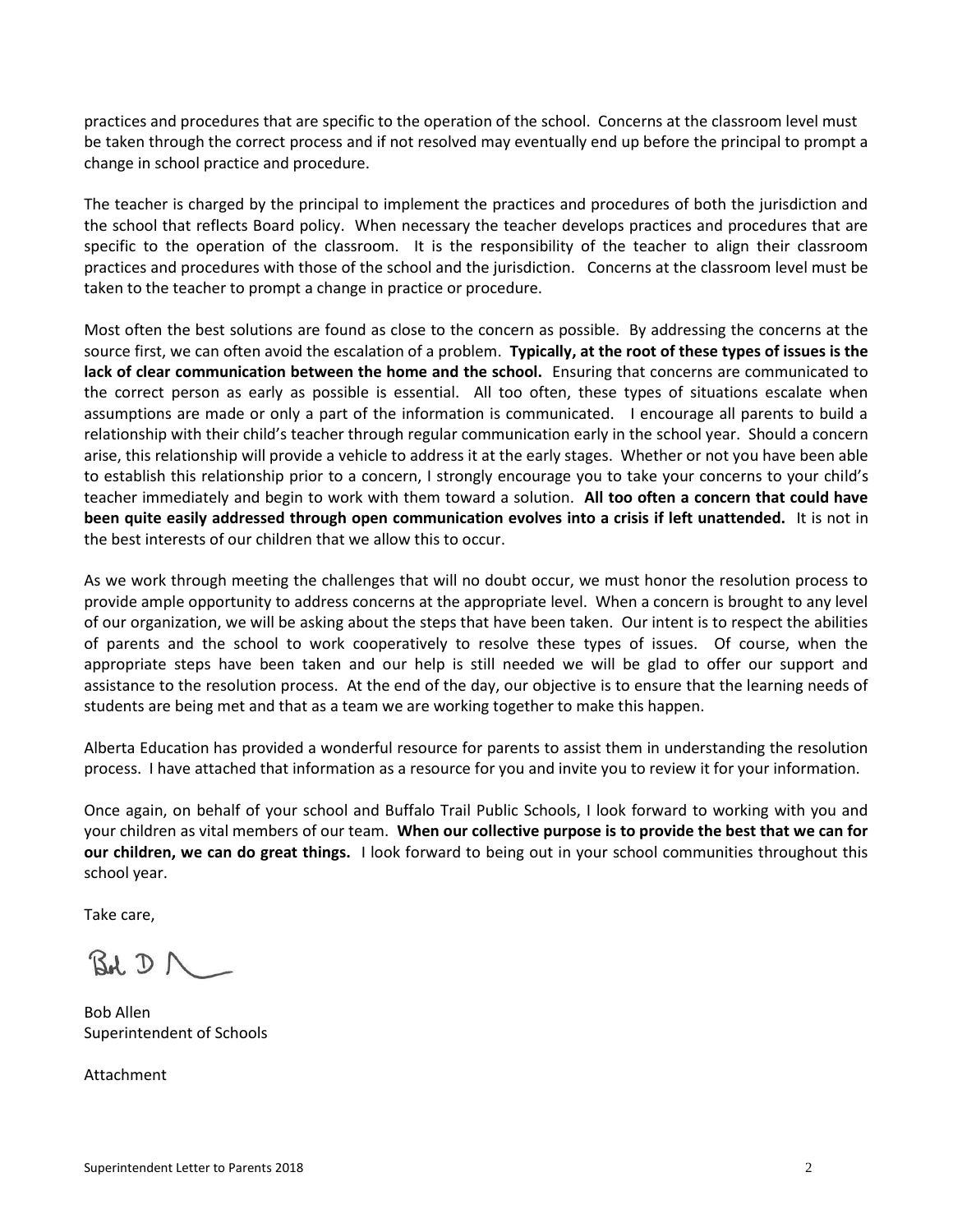

# **Working Together to Resolve Differences**

**Parents Working with Schools and School Systems**

 **(provided by Alberta Education)**

## **First Steps**

Alberta schools are required to make every reasonable effort at the school and district level to resolve concerns collaboratively with you as parents. Despite these efforts, when you do not agree with a decision related to your child's educational programming at school, your first step is to **talk to the teacher** to try to resolve the concern together. If that fails, your next step is to **talk to the school's principal or assistant principal**. Together with the teacher and school administration, you should be able to resolve most issues that affect your child at school.

## **Next Steps**

The teacher and school administration may not be able to resolve the concern with you, and they may **refer** you to a staff member at the central office of the school system. If, after this step, you still do not agree with the staff member's decision, you should **write or telephone the school superintendent** and explain your concern. If the concern is not resolved by the superintendent, you may apply in writing to the school board chairman to initiate **a board-level appeal**.

All school boards are required to have a board-level appeal procedure. You may use the board-level appeal procedure when you disagree with any decision that significantly affects the education of your child. Your school board office can provide you with a copy of its appeal procedures for you to follow.

The process of a board-level appeal must be open, fair and timely. Procedural fairness includes the right to be heard and the right to an unbiased decision. The appeal process must be open; that is, all relevant information must be shared with you and others involved in the appeal. The appeal process must also be timely in completing each step so that you and the school board personnel have time to prepare, but the process is not delayed unnecessarily.

#### **Another Step**

Some of Alberta's school systems make provision for **mediation of disputes**. Mediation can occur at any point during the appeal process, and requires that both the school system and the parents agree to a third party working with them to resolve the dispute. Both parties to the dispute must agree to the mediator, and either party may end the mediation process at any time. The mediator will try to bring the parties together on a consensus, or agreement, about how the problem will be solved. Both parties will sign the agreement.